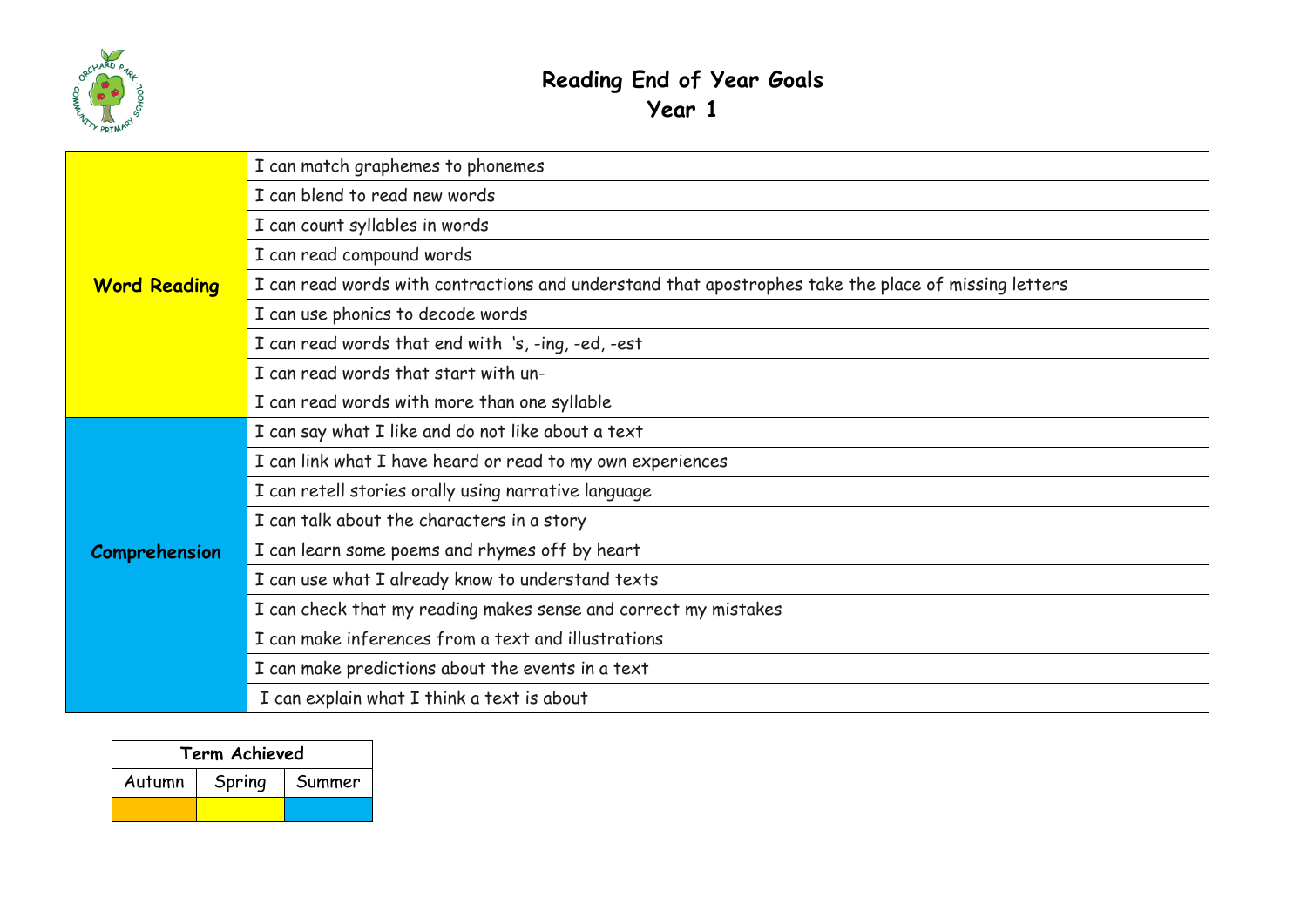

| <b>Transcription</b>                                                                                  | <b>Composition</b>                                                                    | <b>Grammar and punctuation</b>                                         |  |
|-------------------------------------------------------------------------------------------------------|---------------------------------------------------------------------------------------|------------------------------------------------------------------------|--|
| <b>Spelling</b>                                                                                       |                                                                                       | Sentence structure                                                     |  |
| I can identify known phonemes in unfamiliar words.                                                    | I can compose a sentence orally before writing it.                                    | I can combine words to make a sentence.                                |  |
| I can use syllables to divide words when spelling.                                                    | I can sequence sentences in chronological order to recount an event<br>or experience. | I can join two sentences using 'and'                                   |  |
| I use what I know about alternative phonemes to<br>narrow down possibilities for accurate spelling.   | I can re-read what I have written to check that it makes sense.                       | <b>Text Structure</b>                                                  |  |
| I can use the spelling rule for adding 's' or 'es' for<br>verbs in the 3rd person singular.           | I leave spaces between words.                                                         | I can sequence sentences to form a narrative.                          |  |
| I can name all the letters of the alphabet in order.                                                  | I know how the prefix 'un' can be added to words to change meaning.                   | Punctuation                                                            |  |
| I can use letter names to show alternative spellings<br>of the same phoneme.                          | I can use the suffixes 's', 'es', 'ed', and 'ing' within my writing.                  | I can separate words using finger spaces.                              |  |
| <b>Handwriting</b>                                                                                    |                                                                                       | I can use capital letters to start a sentence.                         |  |
| I can sit correctly at a table, holding a pencil<br>comfortably and correctly.                        |                                                                                       | I can use a full stop to end a sentence.<br>I can use a question mark. |  |
| I can form lower case letters in the correct<br>direction, starting and finishing in the right place. |                                                                                       |                                                                        |  |
| I can form capital letters and digits 0-9                                                             |                                                                                       | I can use an exclamation mark.                                         |  |
|                                                                                                       |                                                                                       | I can use capital letters for names.                                   |  |
|                                                                                                       |                                                                                       | I can use 'I'                                                          |  |

| Term Achieved |        |        |  |  |  |
|---------------|--------|--------|--|--|--|
| Autumn        | Spring | Summer |  |  |  |
|               |        |        |  |  |  |